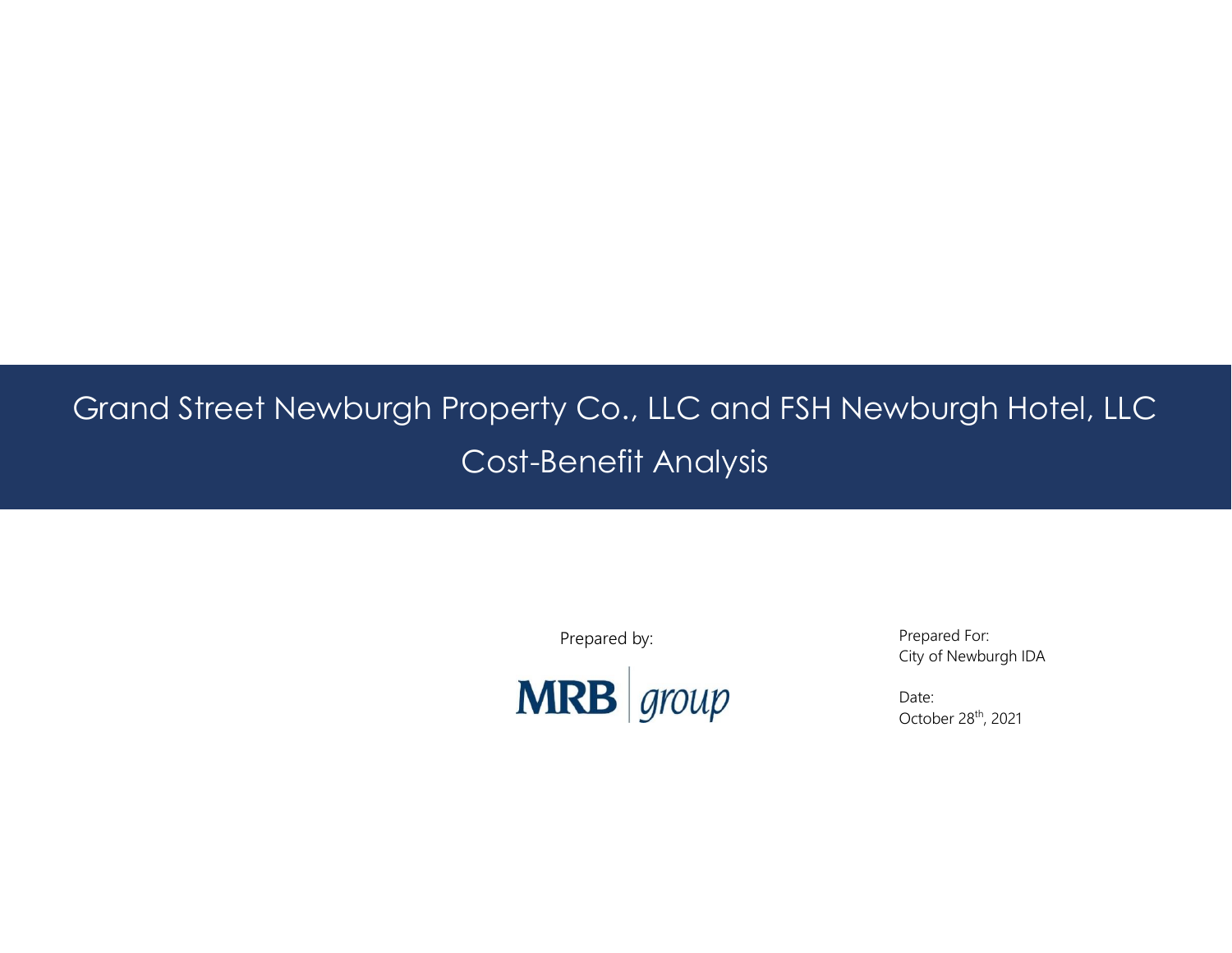$\overline{\phantom{a}}$ 

# Executive Summary

The City of Newburgh Industrial Development Agency (the "Agency") received an application for financial assistance from Grand Street Newburgh Property Co., LLC and FSH Newburgh Hotel, LLC (the "Applicant") related to a proposed project located at 48-54-62 Grand Street in the City of Newburgh (the "Site"). The proposed project includes the development of approximately 79,072 square feet across three historic buildings into 80 renovated hotel rooms, event space, a dining facility, and a full-service spa (the "Project"). The Agency requested an economic and fiscal impact analysis from MRB Group to assess the benefits and costs of the Project on the City of Newburgh (the "City") and other jurisdictions as part of the Agency's deliberations.

MRB Group conducted an assessment of the Project for both one-time construction impacts and ongoing impacts of operations. The economic impacts considered in this analysis include direct and indirect changes to jobs, wages, and sales associated with the renovation of the Site and the ongoing impacts associated with the anticipated employment at the Site. The fiscal impacts of the Project include one-time and ongoing new tax revenue as well as the presumed costs of the financial assistance under consideration by the Agency.

Using an estimate of locally-sourced labor and materials, we were able to assess the one-time economic impact.<sup>1</sup> The construction phase of the Project will produce approximately 67 direct, on-site construction jobs and 43 indirect jobs. Combining direct and indirect impacts, the construction phase of the Project will create 110 jobs that generate \$9.6 million in wages. Upon completion of the Project, we estimate that the anticipated employment at the Site will generate 74 jobs earning \$3.3 million in wages.

#### In terms of fiscal benefits, we estimate that that County will benefit

#### Summary of Economic Impacts

| Direct      | Indirect    | Total       |
|-------------|-------------|-------------|
| 67          | 43          | 110         |
| \$7,268,881 | \$2,323,514 | \$9,592,396 |
| 61          | 13          | 74          |
| \$2,397,000 | \$862,757   | \$3,259,757 |
|             |             |             |

Source: Emsi, MRB

from additional, one-time sales tax revenue of \$62,950, associated with the construction wages earned during the Site's renovation. Upon completion of the Project, we estimate the County will benefit from the additional sales tax revenue of \$286,914 over the 12-year PILOT

<sup>&</sup>lt;sup>1</sup> Note that the direct and indirect "Construction Jobs" and "Construction Wages" shown are with respect to Orange County (the "County"), as such jobs tend to be pulled from a larger labor shed. The direct and indirect "Ongoing Jobs" and "Ongoing Wages" shown are with respect to the City.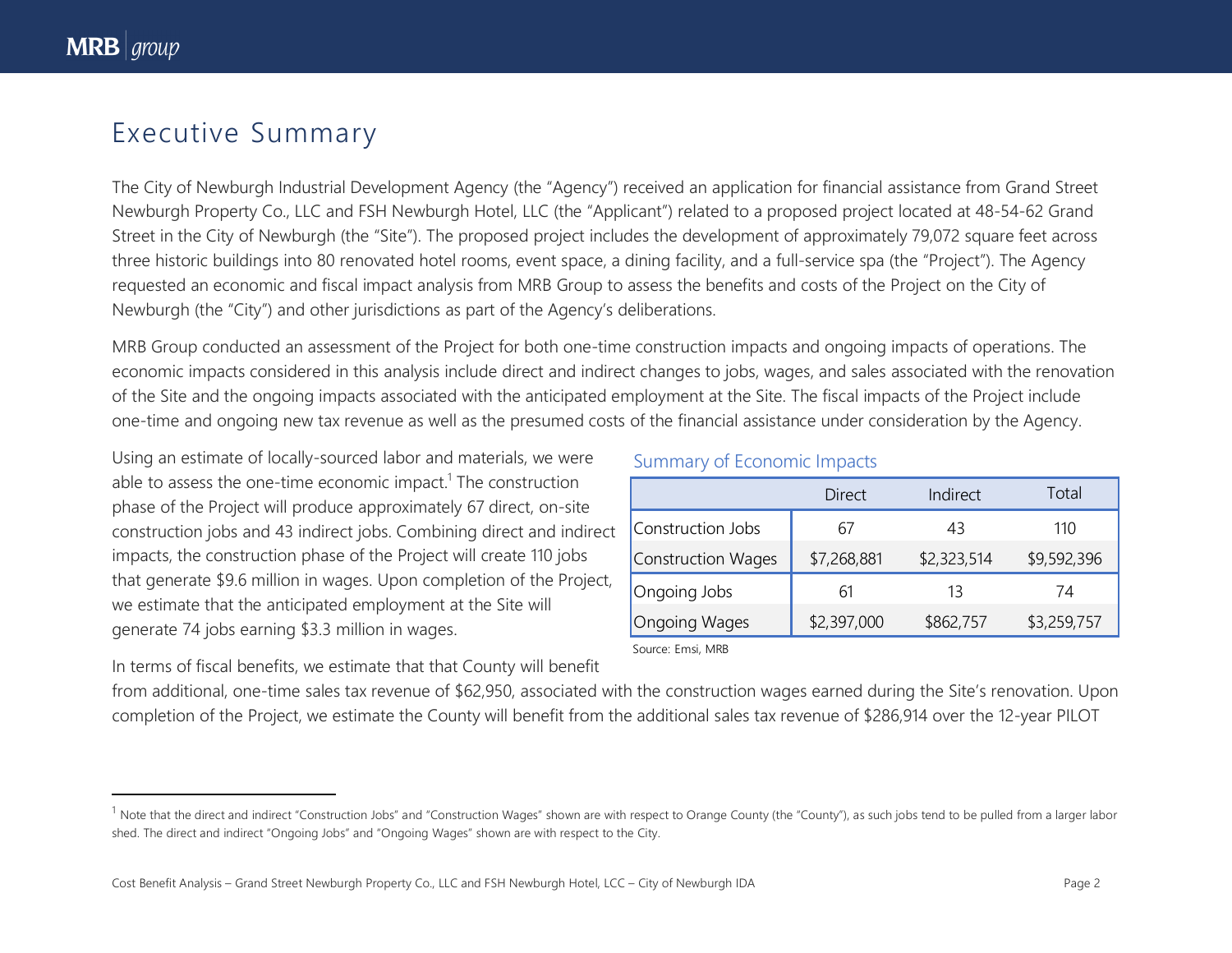$\overline{a}$ 

term related the new wages being earned from ongoing jobs. Over the same period, a further \$4.2 million of sales tax revenue will be generated for the County from retail sales occurring on the Site and \$868,420 in hotel occupancy tax. Under the proposed PILOT terms, we estimate the Project will generate \$3.8 million in property tax revenue for the County, City and school district. Therefore, in total, the fiscal benefits of the proposed Project will be approximately \$9.2 million over the life of the PILOT.

In terms of costs of the Project, the Applicant has requested a sales tax exemption and a mortgage recording tax exemption. The estimated cost to the County of the sales tax exemption is \$433,416, and the cost of the mortgage recording tax exemption is \$91,500.

The PILOT schedule identifies net total exemptions of \$4.5 million over 12 years based on a 2% escalation rate.<sup>2</sup>

#### Summary of Fiscal Benefits, Local Government

| Source                            | Total       |
|-----------------------------------|-------------|
| Sales Tax, Construction, One-time | \$62,950    |
| Sales Tax, Operations, 12 Years   | \$286,914   |
| Sales Tax, On-site Retail Sales   | \$4,204,654 |
| Hotel Occupancy Tax               | \$868,420   |
| Property Tax Revenue, 12 Years    | \$3,776,773 |
| <b>Total Fiscal Benefits</b>      | \$9,199,711 |

Source: Emsi, Applicant, MRB

#### Summary of Exemptions, Local Government

|                                       | Total       |
|---------------------------------------|-------------|
| Cost of Sales Tax Exemption, One-Time | \$433,416   |
| Mortgage Recording Tax Exemption      | \$91,500    |
| <b>PILOT</b> Exemption, 12 Years      | \$4,510,525 |

Source: Emsi, Applicant, MRB

 $^2$  These costs are theoretical by nature as the Applicant has stated the Project will not move forward absent IDA assistance.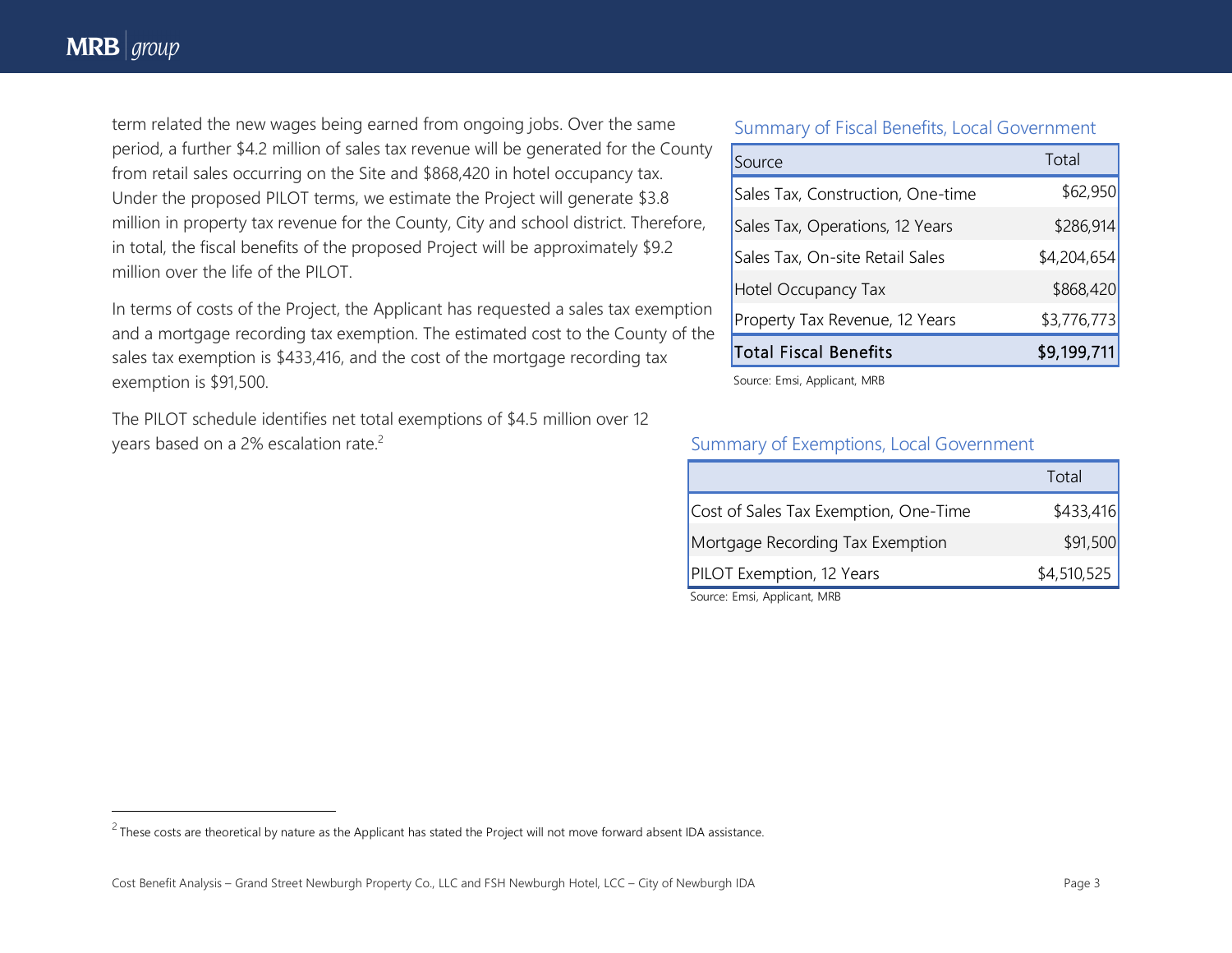# Contents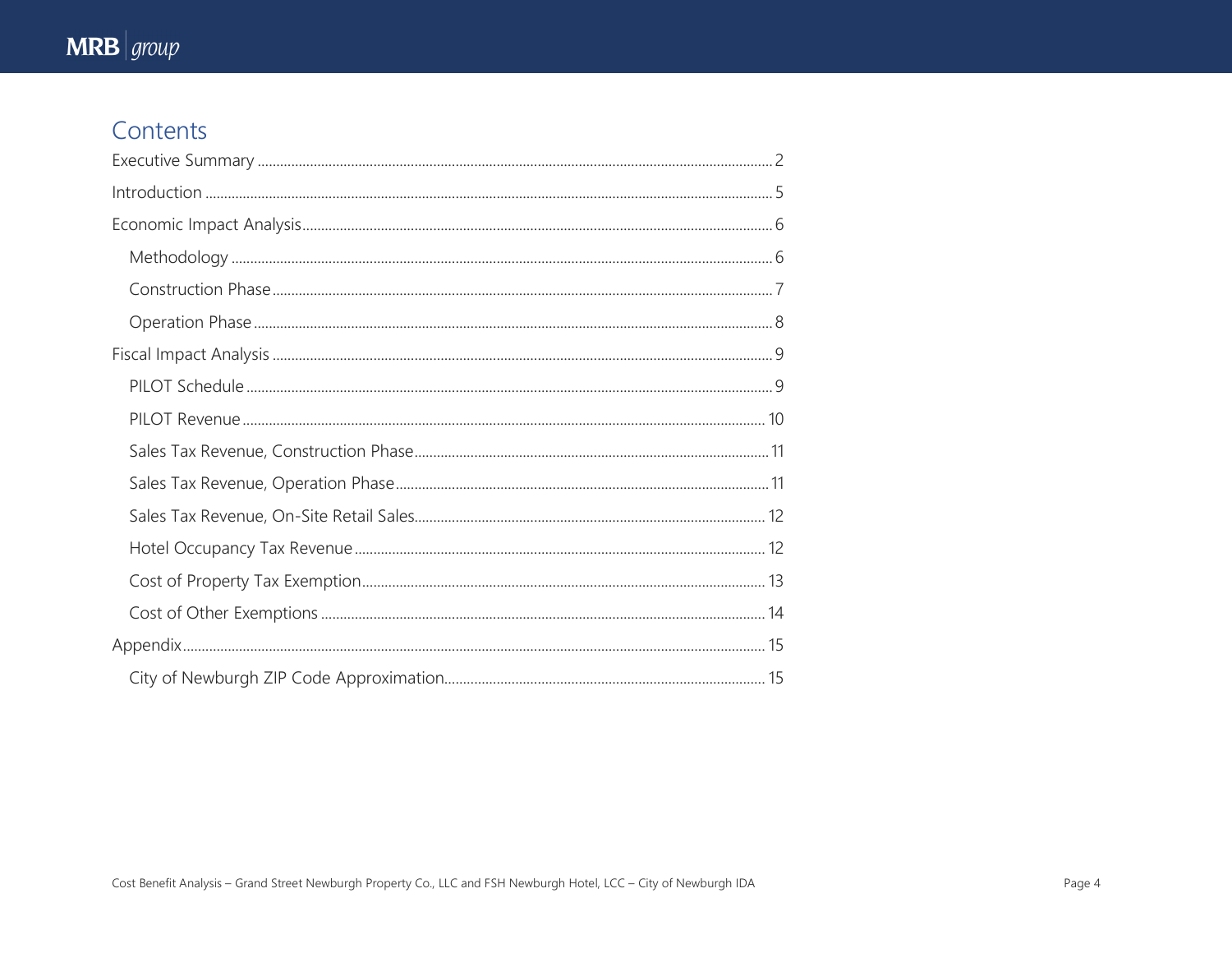# Introduction

The City of Newburgh Industrial Development Agency received an application for financial assistance from Grand Street Newburgh Property Co., LLC and FSH Newburgh Hotel, LLC related to a proposed project located at 48-54-62 Grand Street in the City of Newburgh. The proposed project includes the development of approximately 79,072 square feet across three historic buildings into 80 renovated hotel rooms, event space, a dining facility, and a full-service spa. The Agency requested an economic and fiscal impact analysis from MRB Group to assess the benefits and costs of the Project on the City of Newburgh and other local jurisdictions as part of the Agency's deliberations.

MRB Group conducted an assessment of both one-time construction impacts and ongoing impacts of operations. The economic impacts considered in this analysis include direct and indirect changes to jobs, wages, and sales associated with the renovation of the Site as well as the ongoing impacts associated with the anticipated employment at the Site. The fiscal impacts of the Project include one-time and ongoing new tax revenue as well as the presumed costs of the financial assistance under consideration by the Agency.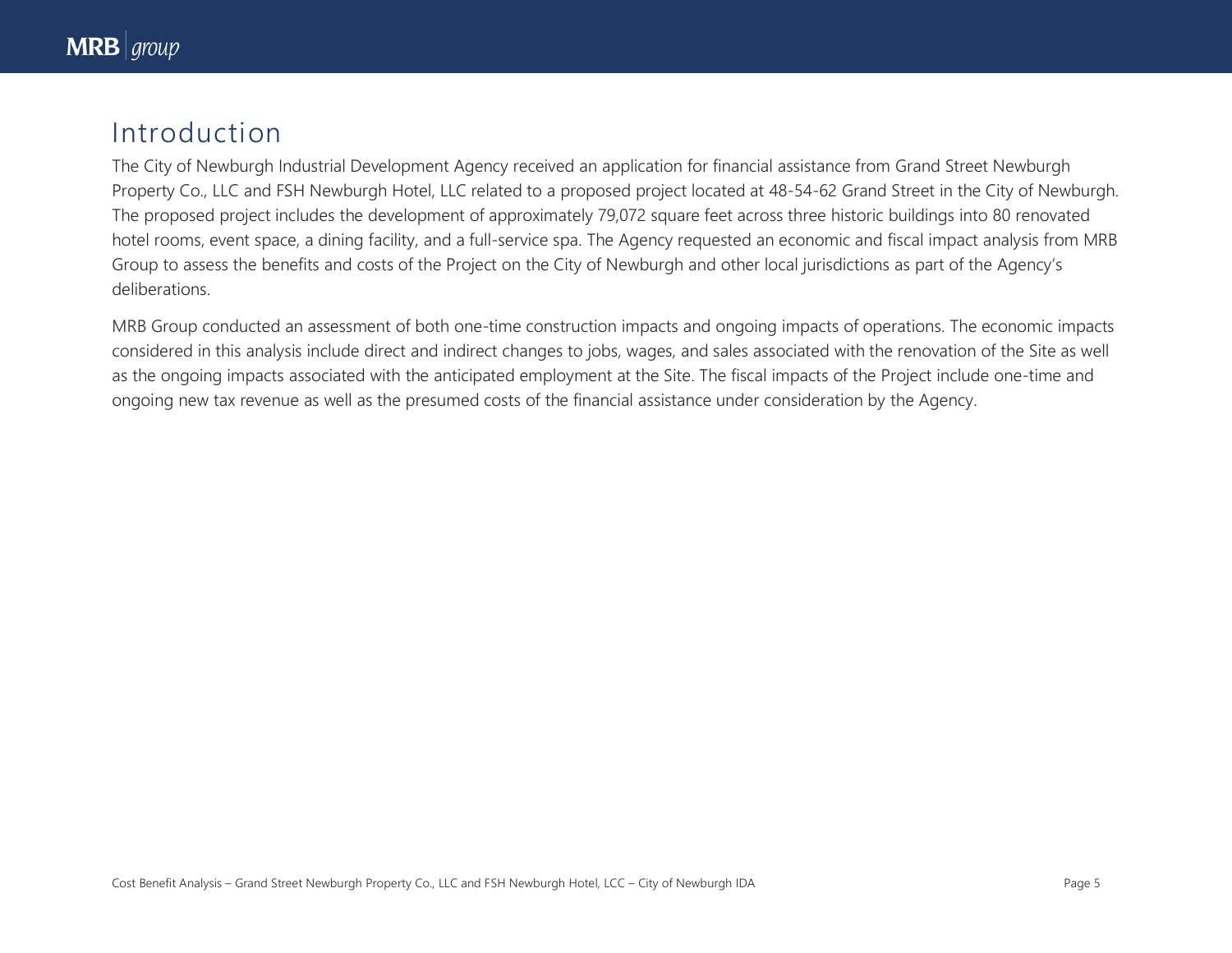$\overline{\phantom{a}}$ 

# Economic Impact Analysis

The Project would have economic impacts on the County and City in several ways. Economic impacts include one-time effects on jobs, earnings and sales during the construction phase of the Project, which we estimate for the entire County. It also includes ongoing impacts related to the operations of the Project, which we estimate for the City.<sup>3</sup>

### Methodology

Both one-time, construction-phase impacts and ongoing, operation-phase impacts have "Direct" and "Indirect" components. For the construction phase:

- Direct: Jobs, wages, and sales that occur on-site related to labor and materials used in the construction of the Project.
- Indirect: Jobs, wages, and sales caused by the Direct impacts, and result from business-to-business purchases (e.g., a contractor buying a piece of equipment from a dealer) and from employees spending a portion of their wages locally.

For the operation phase:

- Direct: Jobs, wages, and sales created from the operations of the Project (e.g., on-site employment).
- Indirect: Jobs, wages, and sales caused by the Direct impact, such as business-to-business purchases (e.g., a grocery store serving the new households buying goods from a distributor) and employees of such businesses spending a portion of their wages locally.

To estimate the Direct and Indirect impacts, MRB Group employs the Emsi<sup>4</sup> economic modeling system. We used data from the Applicant and publicly available and proprietary data sources as inputs to the Emsi modeling system. Where needed, we adjusted the Emsi model to best match the Project specifics. We then reported the results of the modeling.

 $^3$  By their nature, construction-related impacts tend to be somewhat more diffuse, which is why we report them as County-level impacts. City-level impacts are measured based on ZIP code 12550, which closely approximates the City. A map of ZIP Code 12550 in relation to the City's boundaries is included in the Appendix.

<sup>&</sup>lt;sup>4</sup> Emsi, formerly "Economic Modeling Systems, Intl.," uses data from the US Bureau of Labor Statistics, the US Bureau of Economic Analysis, the US Census, and other public data sources to model out economic impacts.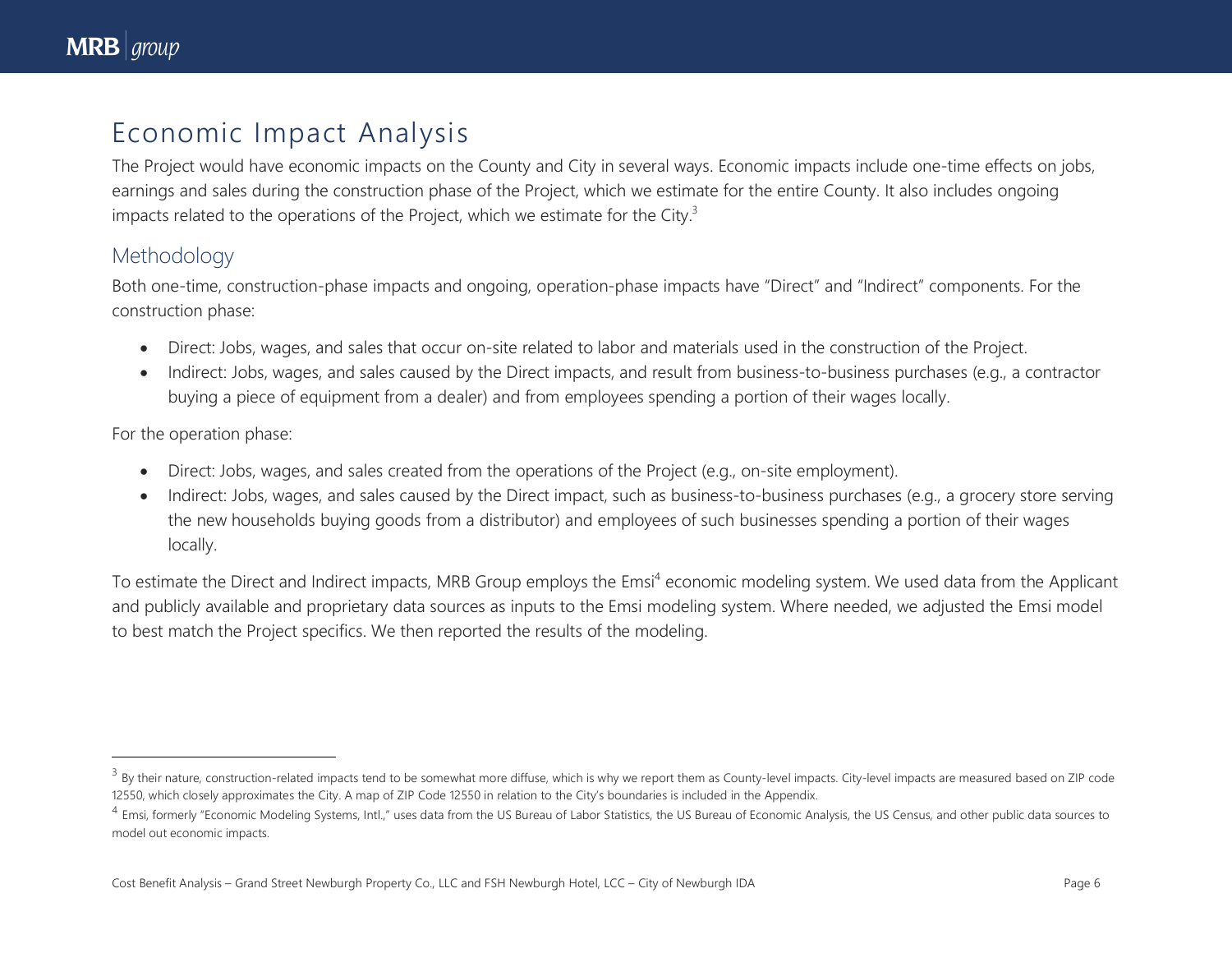### Construction Phase

The Project will require approximately \$21.6 million in renovations to convert the Site into the proposed facilities. We assume 80% of the Project's materials and labor will be sourced within Orange County.

Therefore, we used construction spending of \$17.3 million (direct "Sales" in the second table) in Orange County as an input into the Emsi economic modeling system. This spending will create 67 direct jobs with approximately \$7.3 million direct earnings according to the model. We then modeled impacts resulting from direct spending (sales), resulting in an expected 43 new jobs, \$2.3 million in new earnings, and \$6.8 million in new sales. Combining direct and indirect impacts, the total one-time construction-phase impacts would be 110 jobs, \$9.6 million in wages, and \$24.1 million in sales.

#### Construction Spending In County

|                       | <b>S</b> Total | % County | \$ County    |
|-----------------------|----------------|----------|--------------|
| Materials & Labor     | \$21,600,000   | 80%      | \$17,280,000 |
| Course Applicant MADD |                |          |              |

Source: Applicant, MRB

#### Economic Impact of Construction Phase, One-Time

|          | Direct       | Indirect    | Total        |
|----------|--------------|-------------|--------------|
| Jobs     | 61           | 43          |              |
| Earnings | \$7,268,881  | \$2,323,514 | \$9,592,396  |
| Sales    | \$17,280,000 | \$6,820,706 | \$24,100,706 |

Source: Emsi, MRB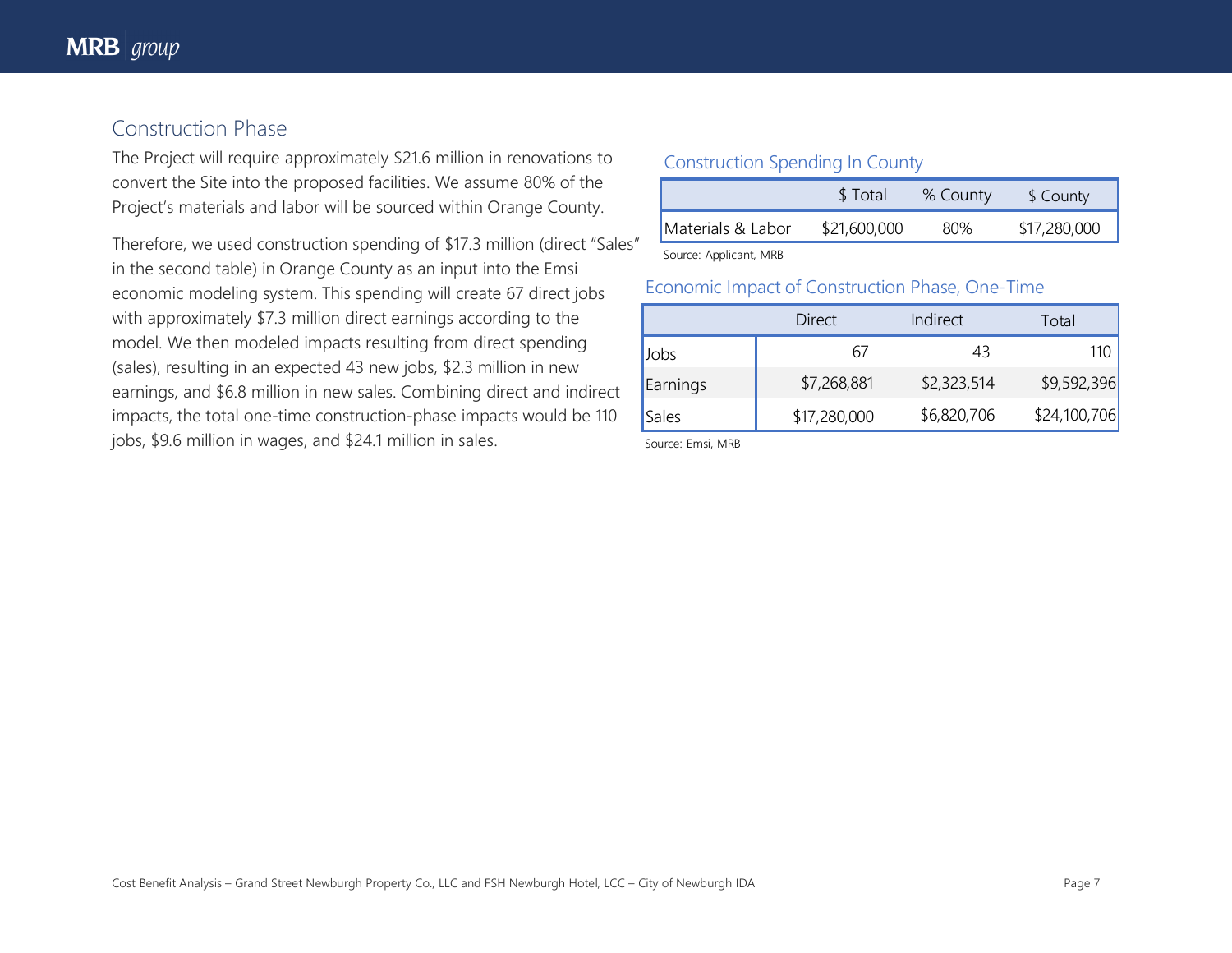$\overline{a}$ 

## Operation Phase

An essential distinction between construction and operation phase impacts is the geographic level at which impacts are measured. Primarily driven by ongoing employment at the Site, operational impacts are more localized relative to the County-level construction impacts. Because of this, we consider the economic impact of the operation phase at the City level. In this case, we used ZIP code 12550 to approximate the City's boundaries, as ZIP codes are the smallest unit of geography considered in our economic modeling system (see Appendix.)

The Applicant stated that employment at the Site will stabilize in Year 3, employing 61<sup>5</sup> full-time employees for professional, skilled, semi-skilled, and unskilled positions. We used salary ranges and job counts provided by the Applicant to estimate \$2.4 million in annual earnings paid to the 61 employees. According to Emsi, these earnings correspond to direct sales of \$8.6 million. Coupled with smaller indirect impacts, the total impact of operating the hotel would be 74 jobs, \$3.3 million in earnings, and \$10.7 million in sales.

#### Ongoing Employment at the Site

| Jobs                      | Count | Salary Range         |
|---------------------------|-------|----------------------|
| Professional / Managerial |       | $$46,000 - $100,000$ |
| <b>Skilled</b>            | 12    | $$35,000 - $50,000$  |
| Semi-skilled              | 23    | $$30,000 - $40,000$  |
| Unskilled                 | 17    | $$20,000 - $30,000$  |
| Total                     |       |                      |

Source: Applicant

#### Economic Impact, Operations and Maintenance of Project

|             | Direct      | Indirect    | Total        |
|-------------|-------------|-------------|--------------|
| <b>Jobs</b> |             | 13          | 74           |
| Earnings    | \$2,397,000 | \$862,757   | \$3,259,757  |
| Sales       | \$8,575,619 | \$2,164,372 | \$10,739,991 |

Source: Emsi, MRB

 $^5$  In addition to onsite employment listed above, the Applicant anticipates hiring an additional 6 part time and 6 full time independent contractors.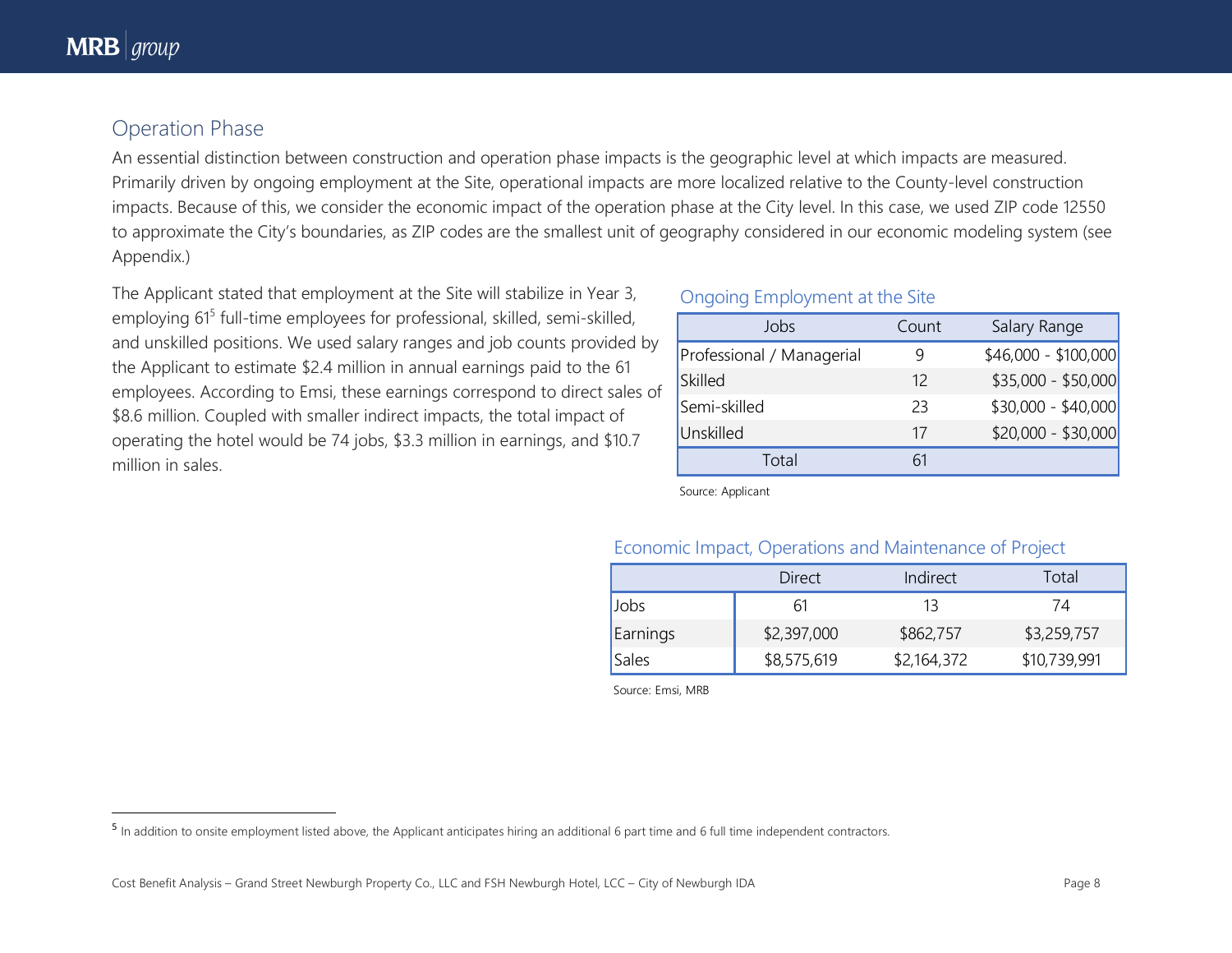# Fiscal Impact Analysis

The Project would also have fiscal impacts in terms of new tax revenues as described below. The table below displays the Applicant's proposed PILOT schedule.

## PILOT Schedule

The Applicant has requested a 12 year PILOT term that will abate a portion of the improvement value associated with the renovation. From year 1 to year 6, 90% of the amount of improvement value will be abated. After year 6, the exempt amount will decrease by 10 points for four years, after which time the exempt amount will be 50% of the improvement value. In year 11, the exempt amount will be reduced by 17 points to 33%, followed by a 16 point reduction to 17% in year 12. In year 13, the Site will be fully taxable, generating an estimated \$806,480 in property tax revenue.

#### PILOT Schedule per Application

| Year     | Current AV  | Improvement  | Proposed  | Improvement    | <b>Total Value</b> | Estimated    |
|----------|-------------|--------------|-----------|----------------|--------------------|--------------|
|          |             | Value        | Exemption | Value in PILOT | Subject to PILOT   | <b>PILOT</b> |
|          |             |              |           |                |                    | Payment      |
| Year 1   | \$2,510,800 | \$10,289,200 | 90%       | \$1,028,920    | \$3,539,720        | \$175,853    |
| Year 2   | \$2,510,800 | \$10,289,200 | 90%       | \$1,028,920    | \$3,539,720        | \$179,370    |
| Year 3   | \$2,510,800 | \$10,289,200 | 90%       | \$1,028,920    | \$3,539,720        | \$182,958    |
| Year 4   | \$2,510,800 | \$10,289,200 | 90%       | \$1,028,920    | \$3,539,720        | \$186,617    |
| Year 5   | \$2,510,800 | \$10,289,200 | 90%       | \$1,028,920    | \$3,539,720        | \$190,349    |
| Year 6   | \$2,510,800 | \$10,289,200 | 90%       | \$1,028,920    | \$3,539,720        | \$194,156    |
| Year 7   | \$2,510,800 | \$10,289,200 | 80%       | \$2,057,840    | \$4,568,640        | \$255,605    |
| Year 8   | \$2,510,800 | \$10,289,200 | 70%       | \$3,086,760    | \$5,597,560        | \$319,434    |
| Year 9   | \$2,510,800 | \$10,289,200 | 60%       | \$4,115,680    | \$6,626,480        | \$385,714    |
| Year 10  | \$2,510,800 | \$10,289,200 | 50%       | \$5,144,600    | \$7,655,400        | \$454,518    |
| Year 11  | \$2,510,800 | \$10,289,200 | 33%       | \$6,859,810    | \$9,370,610        | \$567,481    |
| Year 12  | \$2,510,800 | \$10,289,200 | 17%       | \$8,573,990    | \$11,084,790       | \$684,717    |
| Year 13* | \$2,510,800 | \$10,289,200 | $0\%$     | \$10,289,200   | \$12,800,000       | \$806,480    |

\*First year of full taxes.

Source: Applicant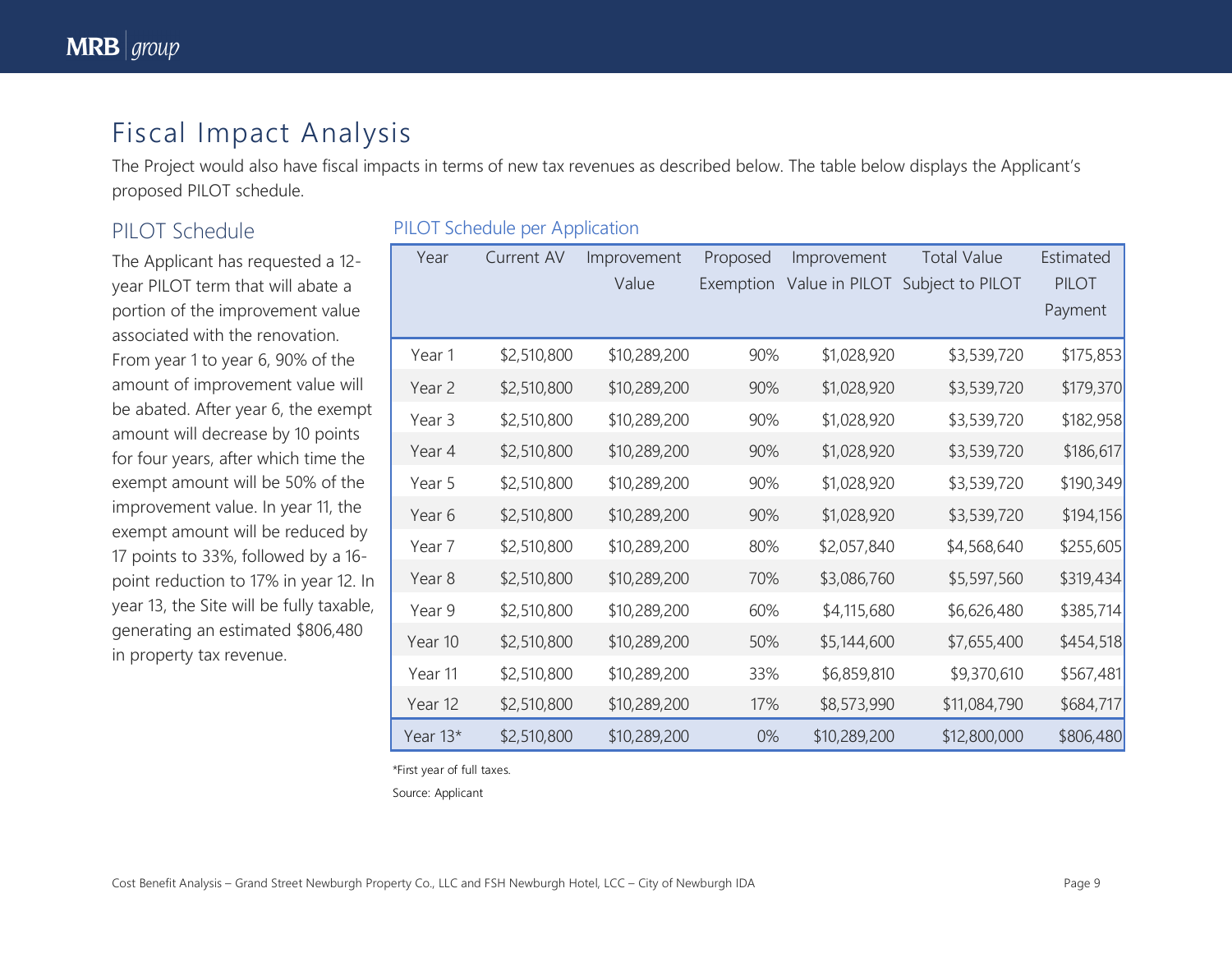# PILOT Revenue

According to the Applicant's proposed PILOT schedule, the Project will generate \$3.8 million over the 12-year term.

| Year    | Current      | Improvement  | Proposed  | Estimated    |
|---------|--------------|--------------|-----------|--------------|
|         | AV           | Value        | Exemption | <b>PILOT</b> |
|         |              |              |           | Revenue      |
| Year 1  | \$2,510,800  | \$10,289,200 | 90%       | \$175,853    |
| Year 2  | \$2,510,800  | \$10,289,200 | 90%       | \$179,370    |
| Year 3  | \$2,510,800  | \$10,289,200 | 90%       | \$182,958    |
| Year 4  | \$2,510,800  | \$10,289,200 | 90%       | \$186,617    |
| Year 5  | \$2,510,800  | \$10,289,200 | 90%       | \$190,349    |
| Year 6  | \$2,510,800  | \$10,289,200 | 90%       | \$194,156    |
| Year 7  | \$2,510,800  | \$10,289,200 | 80%       | \$255,605    |
| Year 8  | \$2,510,800  | \$10,289,200 | 70%       | \$319,434    |
| Year 9  | \$2,510,800  | \$10,289,200 | 60%       | \$385,714    |
| Year 10 | \$2,510,800  | \$10,289,200 | 50%       | \$454,518    |
| Year 11 | \$2,510,800  | \$10,289,200 | 33%       | \$567,481    |
| Year 12 | \$2,510,800  | \$10,289,200 | 17%       | \$684,717    |
|         | <b>TOTAL</b> |              |           | \$3,776,773  |

PILOT Revenue

Source: Applicant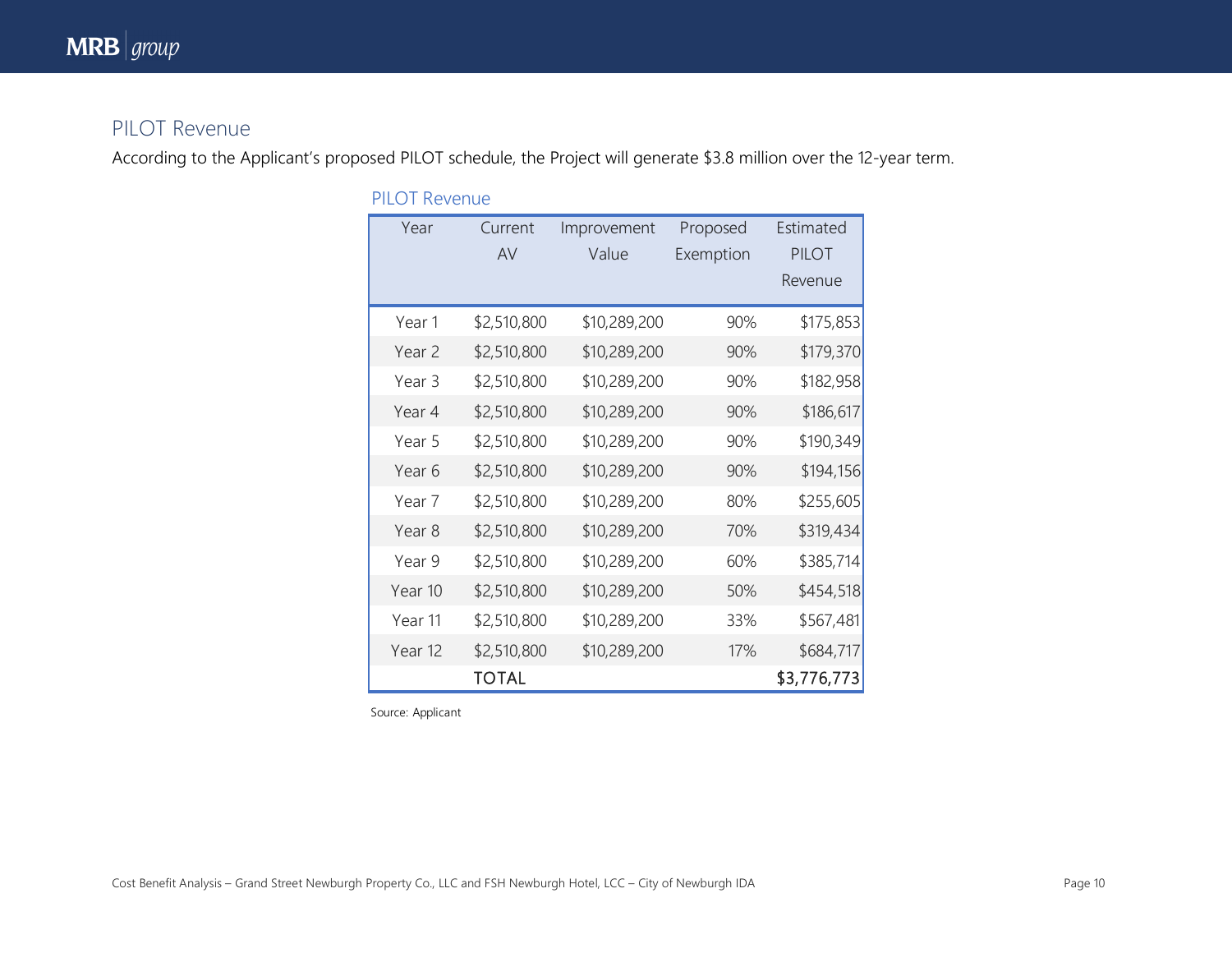### Sales Tax Revenue, Construction Phase

As our economic impact analysis states, we anticipate approximately \$9.6 million in direct and indirect earnings in the County will be generated during the Project's construction phase. We assume 70% of the newly generated earnings will be spent in Orange County. From there, we estimate that 25% of that spending amount will be subject to the sales tax. Applying the County's sales tax rate of 3.75%, we conclude that the construction phase earnings will lead to approximately \$62,950 in County sales tax revenue over the duration of construction.

#### Sales Tax Revenue - Construction Phase

| Value<br>Line                            |             |  |
|------------------------------------------|-------------|--|
| \$9,592,396<br><b>Total New Earnings</b> |             |  |
| % Spent in County                        | 70%         |  |
| \$ Spent in County                       | \$6,714,677 |  |
| % Taxable                                | 25%         |  |
| \$Taxable                                | \$1,678,669 |  |
| County Sales Tax Rate                    | 3.75%       |  |
| \$ County Sales Tax Revenue              | \$62,950    |  |

Source: MRB

### Sales Tax Revenue, Operation Phase

We estimated \$3.2 million in total new earnings occurring annually within the County during the operation phase. Using the same methodology as above, we estimate the Project will result in \$21,169 in annual sales tax revenue to the County. Escalated at 2% per year for 12 years, this totals \$283,921 in revenue over the term of the proposed PILOT.

#### Sales Tax Revenue - Operation Phase

| Line                               | Value       |  |  |
|------------------------------------|-------------|--|--|
| <b>Total New Earnings</b>          | \$3,225,759 |  |  |
| % Spent in County                  | 70%         |  |  |
| \$ Spent in County                 | \$2,258,031 |  |  |
| % Taxable                          | 25%         |  |  |
| \$Taxable                          | \$564,508   |  |  |
| County Sales Tax Rate              | 3.75%       |  |  |
| \$ County Sales Tax Revenue        | \$21,169    |  |  |
| \$283,921<br>Revenue Over 12 Years |             |  |  |

Source: MRB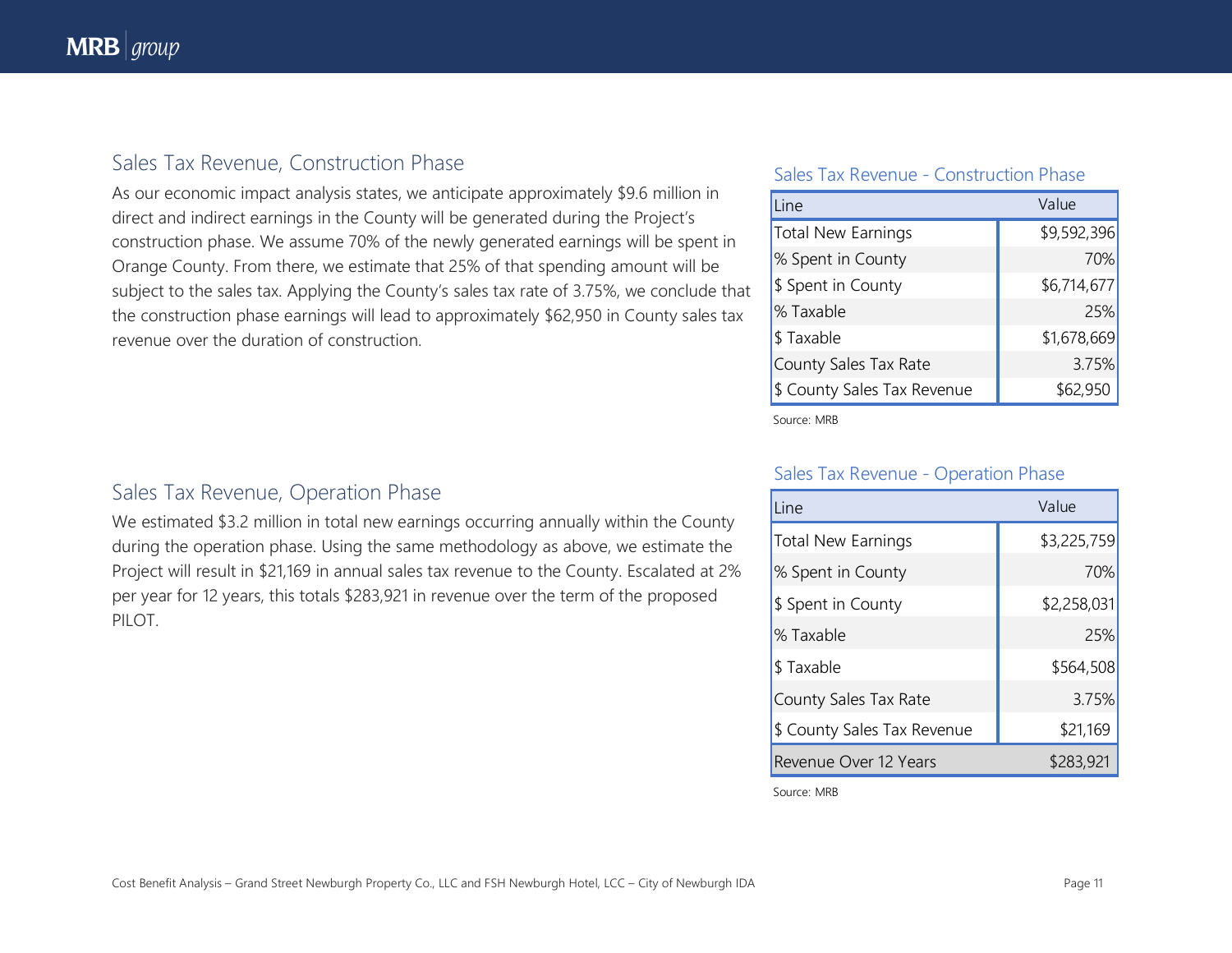### Sales Tax Revenue, On-Site Retail Sales

In its application for IDA assistance, the Applicant noted that retail sales on the Site during the life of the PILOT would generate a total of \$9,110,084 in sales tax revenue. This revenue is composed of County sales tax revenue (with a rate of 3.75%), state sales tax revenue (4.0%) and the Metropolitan Commuter Transportation District (MCTD) sales tax revenue (0.375%). Isolating out just County revenues from the total amount reported, we calculate \$4,204,654 in County sales tax revenue.

### Hotel Occupancy Tax Revenue

In its application for IDA assistance, the Applicant estimated a total of \$868,420 in hotel occupancy tax revenue during the life of the PILOT.

#### Sales Tax Revenue

| _ine                        | Value       |
|-----------------------------|-------------|
| Sales tax revenue - On Site | \$9,110,084 |
| Local                       | 3.750%      |
| State                       | 4.000%      |
| <b>MCTD</b>                 | 0.375%      |
| County Sales Tax Revenue    | \$4,204,654 |

Source: Applicant, MRB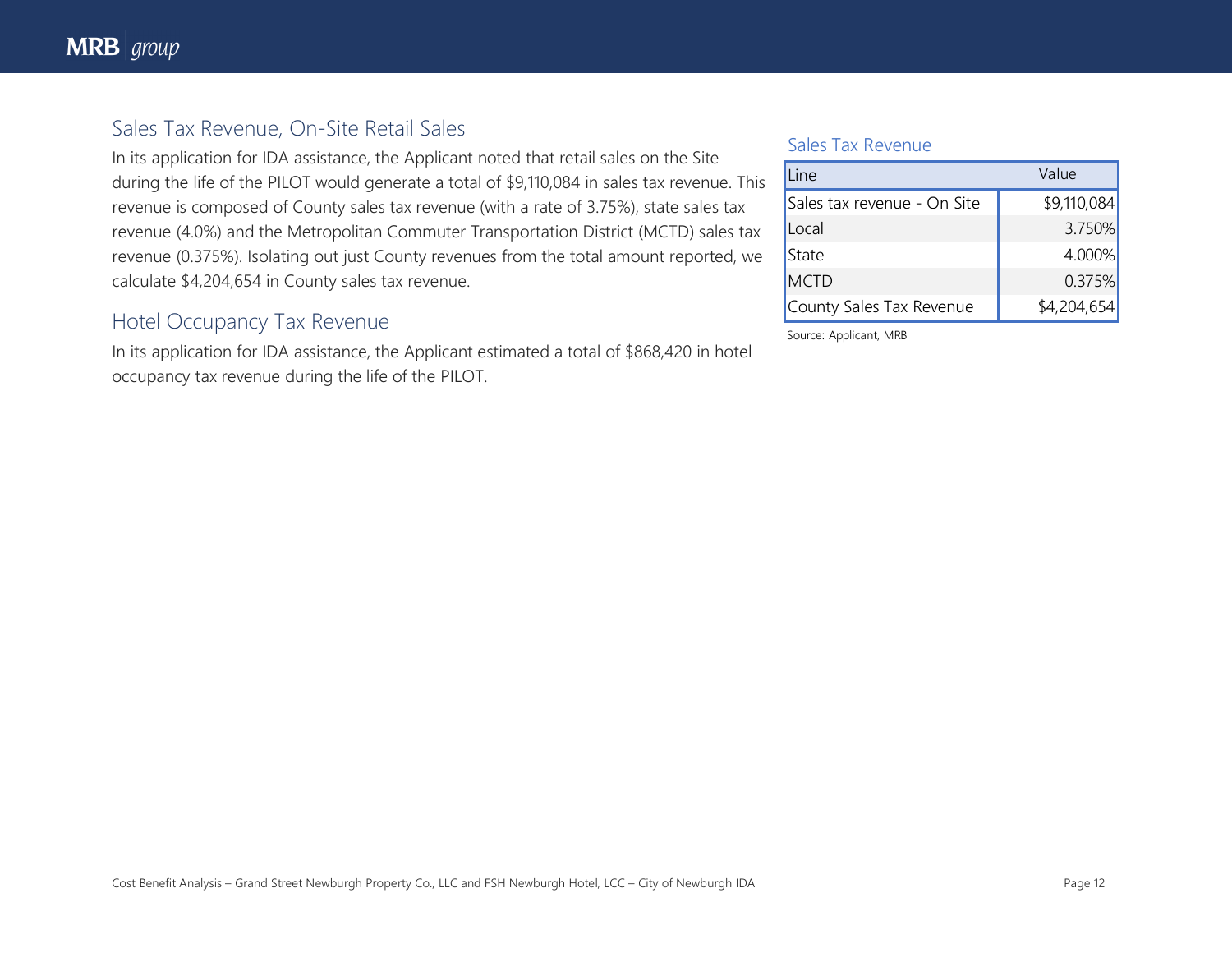# Cost of Property Tax Exemption

The table below displays the difference in estimated property tax revenue under the proposed PILOT and 'Full Taxes' absent an exemption (i.e., the "Cost of Abatement"). We calculate the fiscal cost of the abatement to be approximately \$4.5 million over the life of the PILOT.

However, this cost is theoretical by nature, as the Applicant has stated that the Project would not move forward absent an incentive.

| Year    | Escalation<br>Factor | <b>Current AV</b> | Future AV    | Tax Rate | <b>Full Taxes</b> | Estimated<br><b>PILOT Revenue</b> | Cost of<br>Abatement |
|---------|----------------------|-------------------|--------------|----------|-------------------|-----------------------------------|----------------------|
| Year 1  | 1.000                | \$10,289,200      | \$12,800,000 | 48.273   | \$617,898         | \$175,853                         | $(*442,044)$         |
| Year 2  | 1.020                | \$10,289,200      | \$12,800,000 | 49.239   | \$630,256         | \$179,370                         | $(*450,885)$         |
| Year 3  | 1.040                | \$10,289,200      | \$12,800,000 | 50.223   | \$642,861         | \$182,958                         | ( \$459, 903)        |
| Year 4  | 1.061                | \$10,289,200      | \$12,800,000 | 51.228   | \$655,718         | \$186,617                         | (\$469,101)          |
| Year 5  | 1.082                | \$10,289,200      | \$12,800,000 | 52.253   | \$668,832         | \$190,349                         | (478, 483)           |
| Year 6  | 1.104                | \$10,289,200      | \$12,800,000 | 53.298   | \$682,209         | \$194,156                         | $(*488,053)$         |
| Year 7  | 1.126                | \$10,289,200      | \$12,800,000 | 54.364   | \$695,853         | \$255,605                         | $(*440,248)$         |
| Year 8  | 1.149                | \$10,289,200      | \$12,800,000 | 55.451   | \$709,770         | \$319,434                         | (\$390,336)          |
| Year 9  | 1.172                | \$10,289,200      | \$12,800,000 | 56.560   | \$723,966         | \$385,714                         | (\$338,251)          |
| Year 10 | 1.195                | \$10,289,200      | \$12,800,000 | 57.691   | \$738,445         | \$454,518                         | ( \$283, 927)        |
| Year 11 | 1.219                | \$10,289,200      | \$12,800,000 | 58.845   | \$753,214         | \$567,481                         | (\$185,733)          |
| Year 12 | 1.243                | \$10,289,200      | \$12,800,000 | 60.022   | \$768,278         | \$684,717                         | (\$83,561)           |
|         | <b>TOTAL</b>         |                   |              |          | \$8,287,298       | \$3,776,773                       | (4, 510, 525)        |

#### Cost of Abatement - Full Taxes vs. PILOT Revenue

Source: Applicant, MRB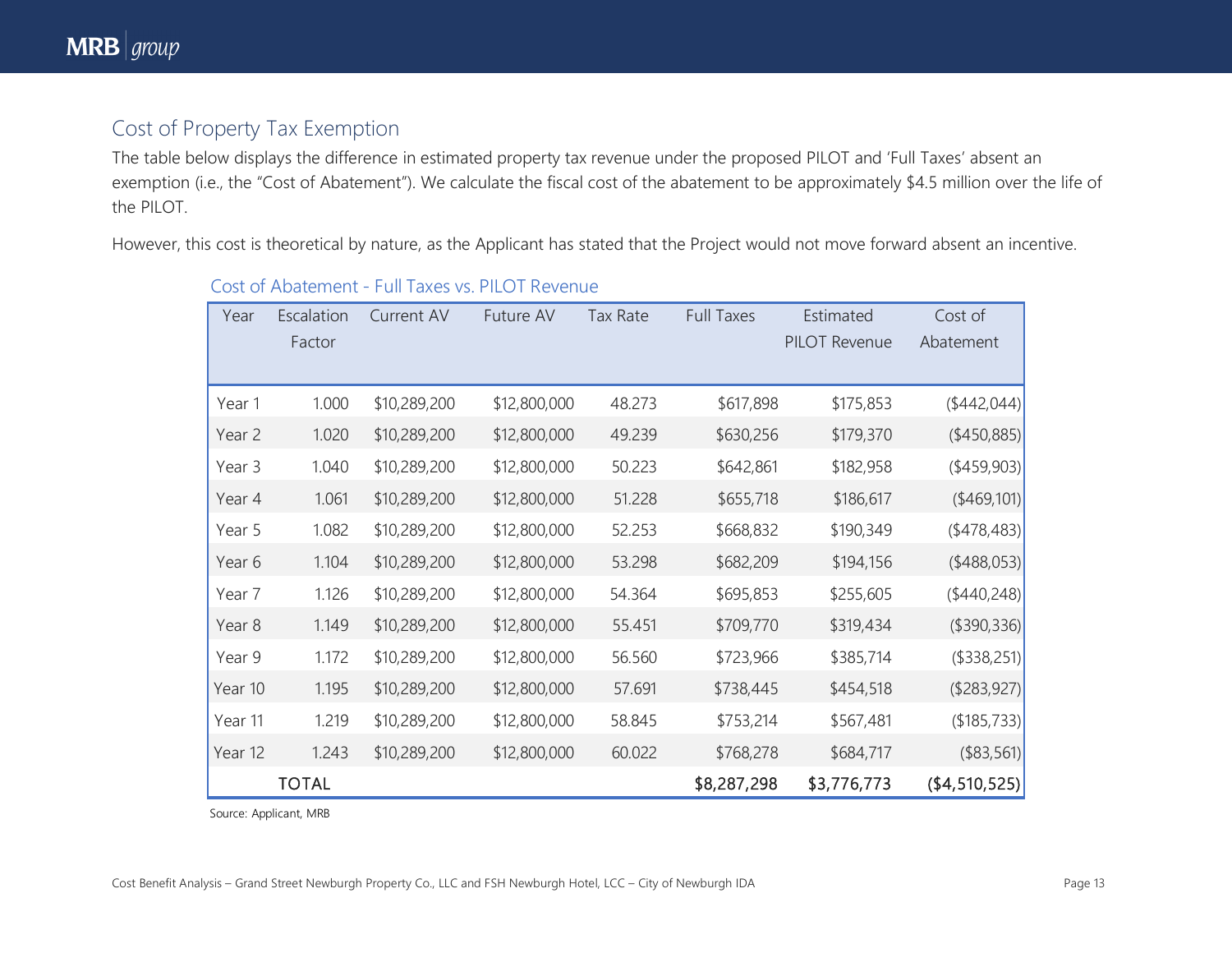# Cost of Other Exemptions

The Applicant has requested an exemption for construction-phase sales and use tax valued at \$939,067. As noted above, this is composed of County sales tax revenue (with a rate of 3.75%), state sales tax revenue (4.0%) and the MCTD sales tax revenue (0.375%). Isolating out the cost to just the County (Local Exemption) from the total amount reported, we arrive at local cost of \$433,416.

The Applicant has also requested a mortgage recording tax exemption (MRTE) of \$192,150. This amount is composed of a state portion (0.5%), a County portion (0.5%) and an MCTD portion (0.05%). Isolating out the cost to just the County (Local Exemption) from the total amount reported, we arrive at a local cost of \$91,500.

#### Cost of Sales Tax Exemption, County

| _ine                | Value     |  |
|---------------------|-----------|--|
| Sales Tax Exemption | \$939,067 |  |
| Local               | 3.750%    |  |
| State               | 4.000%    |  |
| <b>MCTD</b>         | 0.375%    |  |
| Local Exemption     | \$433,416 |  |

Source: Applicant, MRB

#### Cost of MRTE Exemption, County

| Line            | Value     |  |
|-----------------|-----------|--|
| <b>MRTE</b>     | \$192,150 |  |
| Local           | 0.500%    |  |
| State           | 0.500%    |  |
| <b>MCTD</b>     | 0.050%    |  |
| Local Exemption | \$91,500  |  |

Source: Applicant, MRB